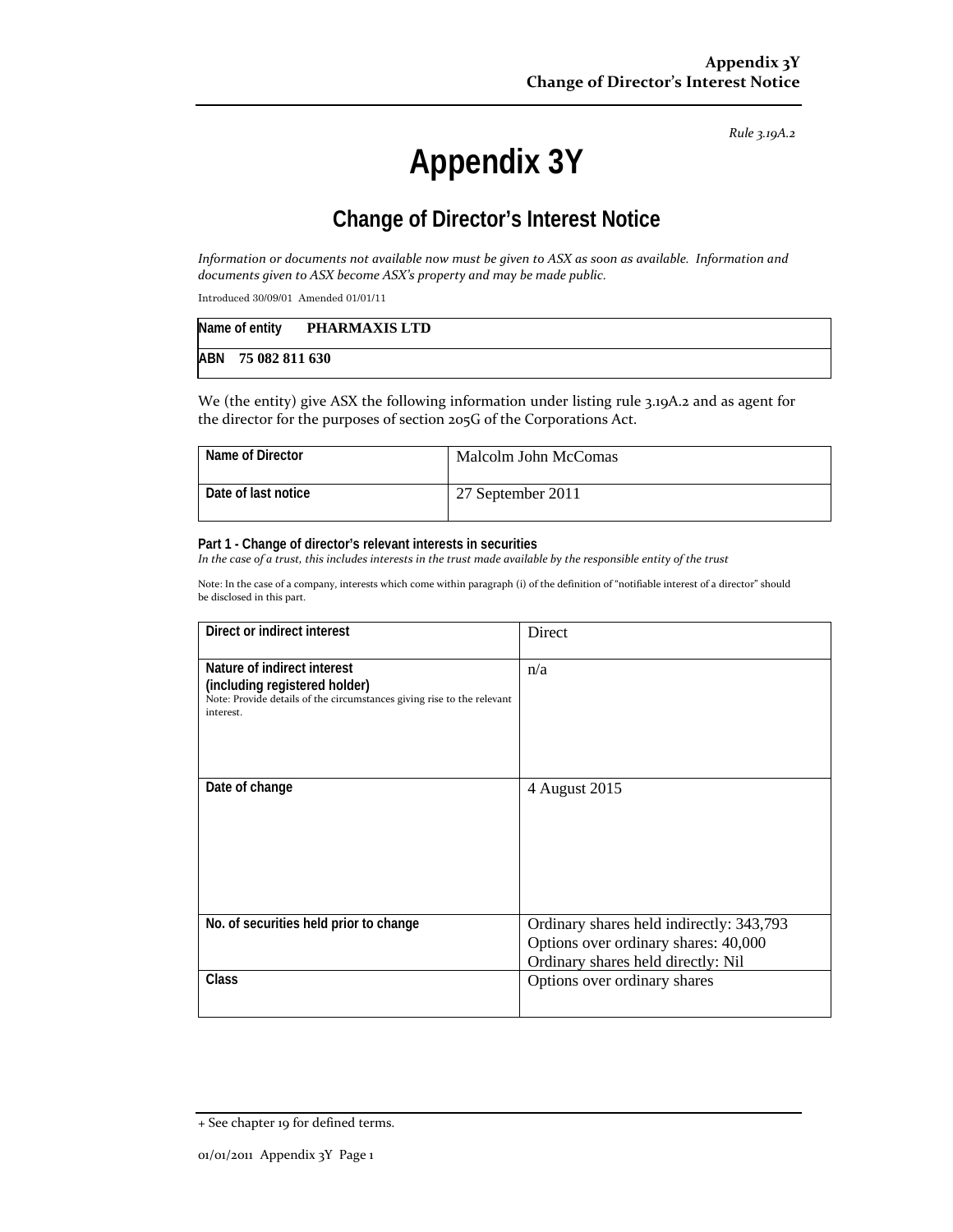| Number acquired                                                                                                                                                            | <b>Nil</b>                                                                                                             |
|----------------------------------------------------------------------------------------------------------------------------------------------------------------------------|------------------------------------------------------------------------------------------------------------------------|
| Number disposed                                                                                                                                                            | 20,000 options over ordinary shares (lapsed<br>upon expiry)                                                            |
| Value/Consideration<br>Note: If consideration is non-cash, provide details and estimated<br>valuation                                                                      | N <sub>i</sub>                                                                                                         |
| No. of securities held after change                                                                                                                                        | Ordinary shares held indirectly: 343,793<br>Options over ordinary shares: 20,000<br>Ordinary shares held directly: Nil |
| Nature of change<br>Example: on-market trade, off-market trade, exercise of options,<br>issue of securities under dividend reinvestment plan, participation in<br>buy-back | Lapsing of employee options upon reaching<br>expiration date                                                           |

### **Part 2 – Change of director's interests in contracts**

Note: In the case of a company, interests which come within paragraph (ii) of the definition of "notifiable interest of a director" should be disclosed in this part.

| Detail of contract                                                                                                                                                          | N/A |
|-----------------------------------------------------------------------------------------------------------------------------------------------------------------------------|-----|
| Nature of interest                                                                                                                                                          |     |
| Name of registered holder<br>(if issued securities)                                                                                                                         |     |
| Date of change                                                                                                                                                              |     |
| No. and class of securities to which<br>interest related prior to change<br>Note: Details are only required for a contract in<br>relation to which the interest has changed |     |
| Interest acquired                                                                                                                                                           |     |
| Interest disposed                                                                                                                                                           |     |
| Value/Consideration<br>Note: If consideration is non-cash, provide details<br>and an estimated valuation                                                                    |     |

<sup>+</sup> See chapter 19 for defined terms.